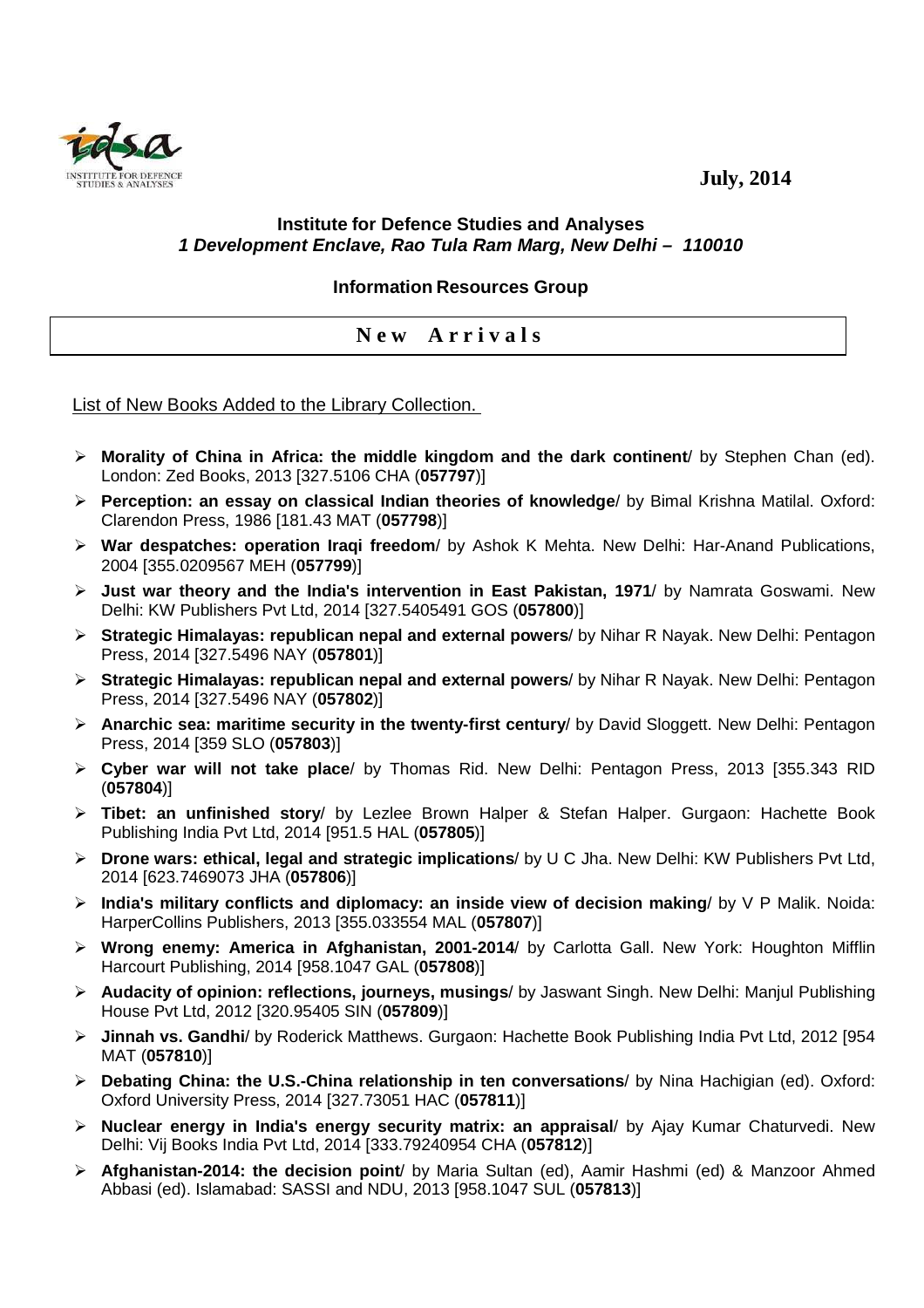- **Evolution of solid propellant rockets in India**/ by Rajaram Nagappa. New Delhi: Defence Research & Development Organisation, 2014 [662.666 NAG (**057814**)]
- **Nuclear energy in India's energy security matrix: an appraisal**/ by Ajay Kumar Chaturvedi. New Delhi: Vij Books India Pvt Ltd, 2014 [333.79240954 CHA (**057815**)]
- **Integrated maritime security: governing the ghost protocol**/ by Prabhakaran Paleri. New Delhi: Vij Books India Pvt Ltd, 2014 [359.03 PAL (**057816**)]
- **Shadow war: the untold story of jihad in Kashmir**/ by Arif Jamal. New Delhi: Vij Books, 2009 [954.604 JAM (**057817**)]
- **India's defence and national security**/ by Shekhar Dutt. New Delhi: Har-Anand Publications Pvt Ltd, 2014 [355.033054 DUT (**057818**)]
- **Pakistan's Afghan gambit**/ by Wilson John, Aryaman Bhatnagar, Taruni Kumar & Abhijit Iyer-Mitra. New Delhi: Har-Anand Publications Pvt Ltd, 2014 [320.654910581 JOH (**057719**)]
- **India's nuclear energy programme: challenges, prospects and public concerns**/ by Arvind Gupta (ed), K D Kapur (ed), G Balachandran (ed) & Kapil Patil (ed). New Delhi: Pentagon Press, 2014 [333.79240954 GUP (**057820**)]
- **United Nations security council reform: perpectives and prospects**/ by Ruchita Beri (ed) & Arpita Anant (ed). New Delhi: Institute for Defence Studies and Analyses, 2014 [341.2323 BER (**057821**)]
- **United Nations security council reform: perpectives and prospects**/ by Ruchita Beri (ed) & Arpita Anant (ed). New Delhi: Institute for Defence Studies and Analyses, 2014 [341.2323 BER (**057822**)]
- **India's relationship with the Gulf Cooperation Council: need to look beyond business**/ by Prasanta Kumar Pradhan. New Delhi: Institute for Defence Studies and Analyses, 2014 [327.54053 PRA (**057823**)]
- **India's relationship with the Gulf Cooperation Council: need to look beyond business**/ by Prasanta Kumar Pradhan. New Delhi: Institute for Defence Studies and Analyses, 2014 [327.54053 PRA (**057824**)]
- **Democratic oversight and reform of civil military relations in Mongolia: a self assessment**/ by Sh. Palamdorj (ed) & Philipp H Fluri (ed). Ulaanbaatar: National Defence University of Mongolia and Geneva Centre for the Democratic Control of Armed Forces, 2003 [322.509517 PAL (**057825**)]
- **India-Myanmar relations 1886-1948**/ by Swapna Bhattacharya. Kolkata: K P Bagchi and Company, 2007 [327.540591 BHA (**057826**)]
- **Fighting to the end: the Pakistan army's way of war**/ by C Christine Fair. Oxford: Oxford University Press, 2014 [355.03355491 FAI (**057827**)]
- **Arab Spring: will it lead to democratic transitions?**/ by Clement Henry (ed) & Jang Ji-Hyang (ed). New York: Palgrave Macmillan, 2012 [320 HEN (**057828**)]
- **Territorial army: history of India's part-time soldiers**/ by Surender Singh. New Delhi: Ocean Books (P) Ltd, 2013 [355.30954 SIN (**057829**)]
- **21st century South Asia**/ by Sanghamitra Sarker (ed). New Delhi: Manas Publications, 2014 [355.033054 SAR (**057830**)]
- **US- India nulcear agreement: diplomacy and domestic politics**/ by Dinshaw Mistry. Delhi: Cambridge University Press, 2014 [327.17470954 MIS (**057831**)]
- **Global jihad and America: the hundred-year war beyond Iraq and Afghanistan**/ by Taj Hashmi. New Delhi: Sage Publications India Pvt Ltd, 2014 [363.3250973 HAS (**057832**)]
- **Countering naxalism with development: challenges of social justice and state security**/ by Santosh Mehrotra (ed). New Delhi: Sage Publications India Pvt Ltd, 2014 [303.3720954 MEH (**057833**)]
- **Maoism, democracy and globalization: cross-currents in Indian politics**/ by Ajay Gudavarthy. New Delhi: Sage Publication India Pvt Ltd, 2014 [320.954 GUD (**057834**)]
- **How neighbours converge: the politics and economics of regionalism**/ by I P Khosla. New Delhi: Konark Publishers Pvt Ltd, 2014 [338.954 KHO (**057835**)]
- **India in the contemporary world: polity, economy and international relations**/ by Jakub Zajaczkowski, Jivanta Schottli & Manish Thapa. New Delhi: Routledge, 2014 [327.54 ZAJ (**057836**)]
- **Governance in South Asia: state of the civil services**/ by K S Chalam (ed). New Delhi: Sage Publications India Pvt Ltd, 2014 [352.630954 CHA (**057837**)]